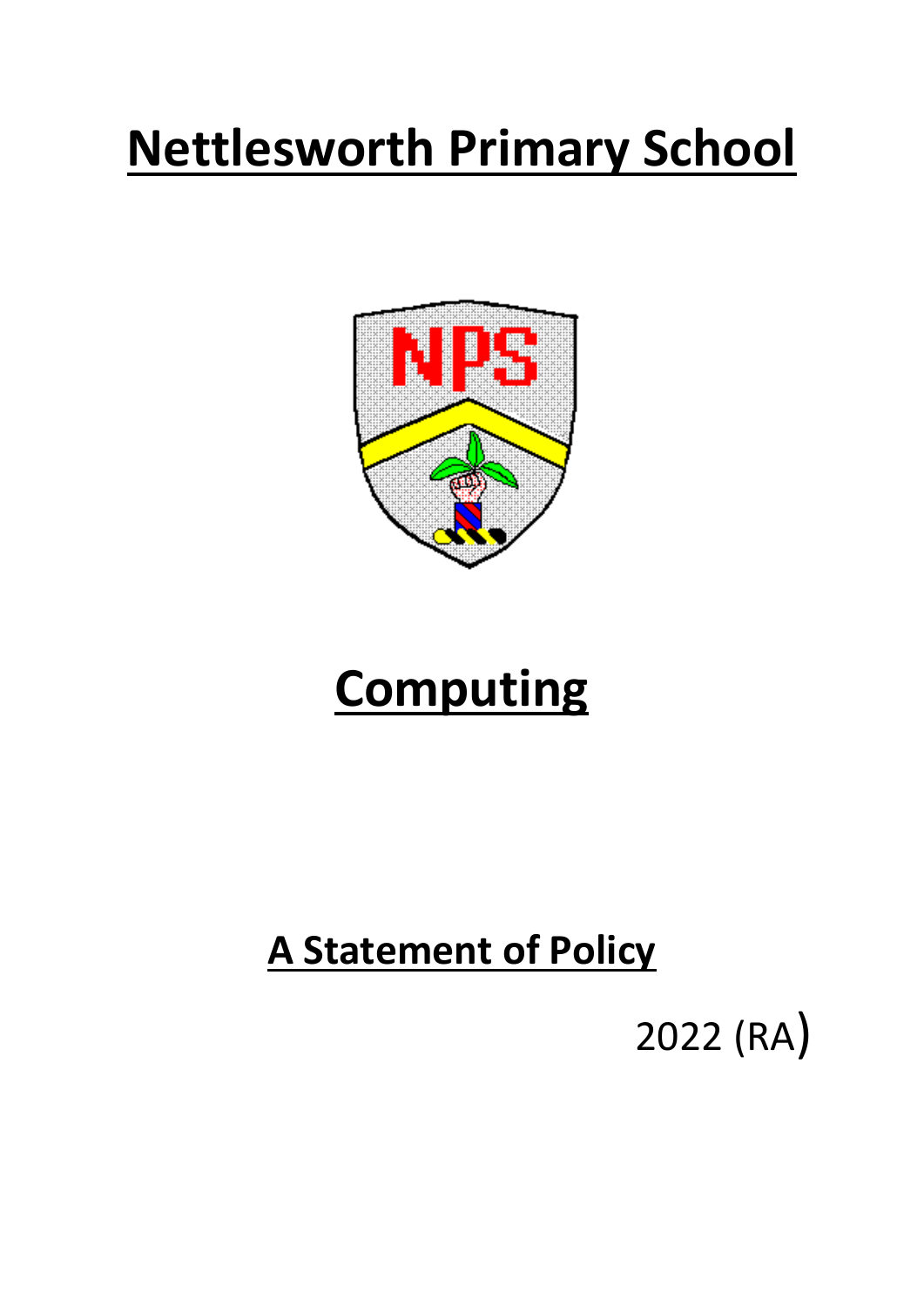### **Introduction**

The use of information and communication technology is an integral part of the national curriculum and is a key skill for everyday life. Computers, tablets, programmable robots, digital and video cameras are a few of the tools that can be used to acquire, organise, store, manipulate, interpret, communicate and present information. At Nettlesworth Primary School we recognise that pupils are entitled to quality hardware and software and a structured and progressive approach to the learning of the skills needed to enable them to use it effectively. The purpose of this policy is to state how the school intends to make this provision.

# **Aims**

The school's aims are to:

- provide a relevant, challenging and enjoyable curriculum for computing for all pupils;
- meet the requirements of the national curriculum programmes of study for computing;
- use computing as a tool to enhance learning throughout the curriculum;
- to respond to new developments in technology;
- to equip pupils with the confidence and capability to use computing throughout their later life;
- to develop the understanding of how to use computing safely and responsibly.

The national curriculum for computing aims to ensure that all pupils:

• can understand and apply the fundamental principles of computer science, including logic, algorithms, data representation, and communication;

- can analyse problems in computational terms, and have repeated practical experience of writing computer programs in order to solve such problems;
- can evaluate and apply information technology, including new or unfamiliar technologies, analytically to solve problems;
- are responsible, competent, confident and creative users of information and communication technology;

# **Rationale**

The school believes that ICT and computing:

- Gives pupils immediate access to a rich source of materials.
- Can present information in new ways which help pupils understand access and use it more readily.
- Can motivate and enthuse pupils.
- Can help pupils focus and concentrate.
- Offers potential for effective group working.
- Has the flexibility to meet the individual needs and abilities of each pupil.

#### **Objectives**

#### **EYFS**

It is important in the foundation stage to give children a broad, play-based experience of ICT in a range of contexts, including outdoor play. ICT is not just about computers. Early years learning environments should feature ICT scenarios based on experience in the real world, such as in role play. Children gain confidence, control and language skills through opportunities to 'paint' on the whiteboard or drive a remote-controlled toy. Recording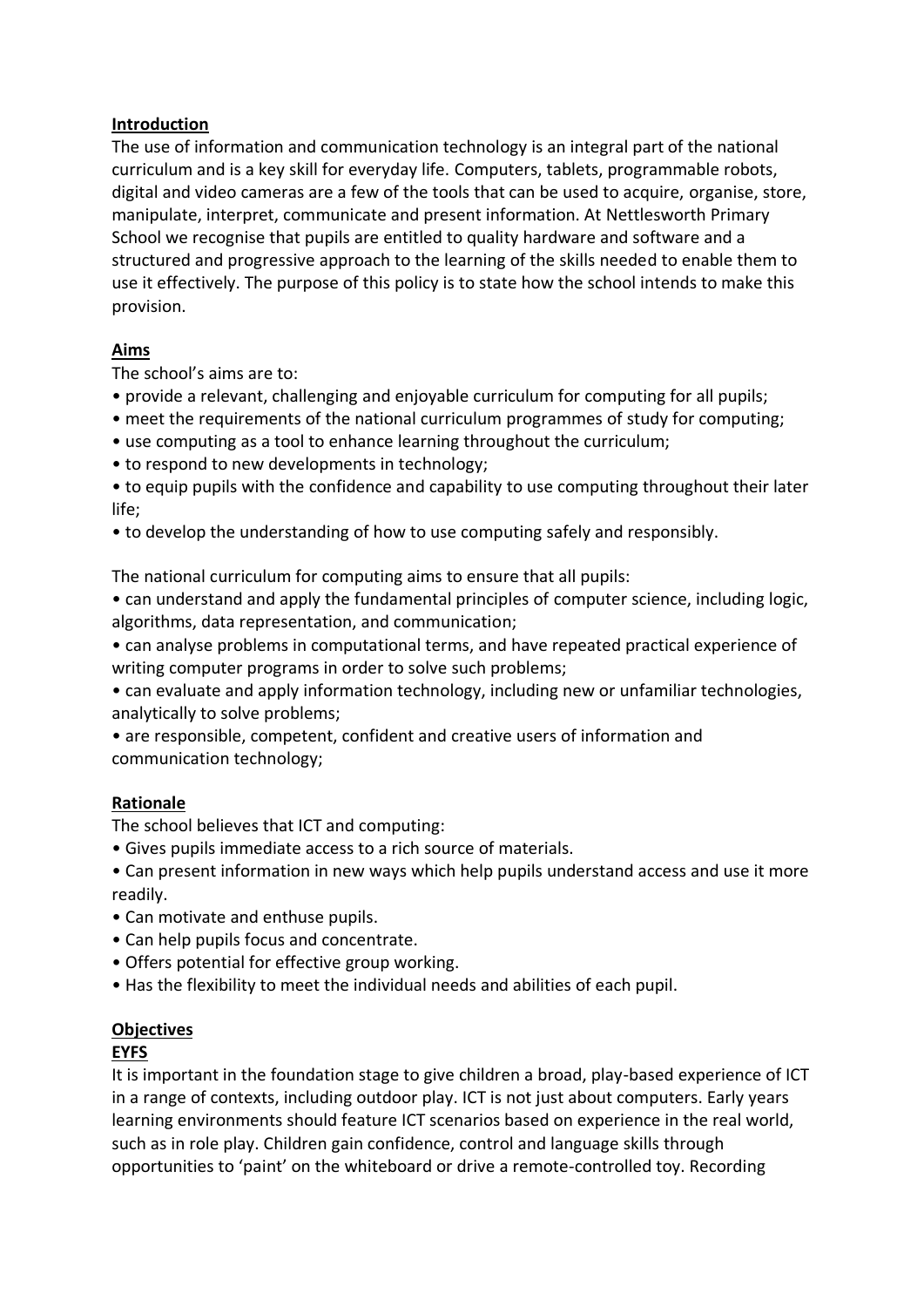devices can support children to develop their communication skills. This is particular useful with children who have English as an additional language.

### **By the end of key stage 1 pupils should be taught to:**

• write and test simple programs;

• use logical reasoning to predict and computing the behaviour of simple programs organise, store, manipulate and retrieve data in a range of digital formats; and

• communicate safely and respectfully online, keeping personal information private, and recognise common uses of information technology beyond school.

#### **By the end of key stage 2 pupils should be taught to:**

• design and write programs that accomplish specific goals, including controlling or simulating physical systems; solve problems by decomposing them into smaller parts use sequence, selection, and repetition in programs;

• work with variables and various forms of input and output; generate appropriate inputs and predicted outputs to test programs and use logical reasoning to explain how a simple algorithm works and to detect and correct errors in algorithms and programs understand computer networks including the internet; how they can provide multiple services, such as the world-wide web; and the opportunities they offer for communication and collaboration; describe how internet search engines find and store data; use search engines effectively; be discerning in evaluating digital content; respect individuals and intellectual property; use technology responsibly, securely and safely

• Select, use and combine a variety of software (including internet services) on a range of digital devices to accomplish given goals, including collecting, analysing, evaluating and presenting data and information.

#### **Resources and access**

The school acknowledges the need to continually maintain, update and develop its resources and to make progress towards a consistent, compatible ICT infrastructure by investing in resources that will effectively deliver the strands of the national curriculum and support the use of ICT and computing across the school. Teachers are required to inform the computing coordinator of any faults as soon as they are noticed. Resources if not classroom based are located in the computing suite.

• Pupils may use ICT and computing independently, in pairs, alongside a TA or in a group with a teacher.

• The school has a computing technician provided by LA

#### **Planning**

As the school develops its resources and expertise to deliver the computing curriculum, modules will be planned in line with the national curriculum and will allow for clear progression. Modules will be designed to enable pupils to achieve stated objectives. Pupil progress towards these objectives will be recorded by teachers as part of their class recording system. Staff will follow medium term plans with objectives set out in the new national curriculum and use the same format for their weekly planning sheet. Teachers must take account of differentiation and plan, where necessary, to support individuals or groups of pupils to enable them to participate effectively in the curriculum and assessment activities. During any teaching activities staff should bear in mind that special arrangements